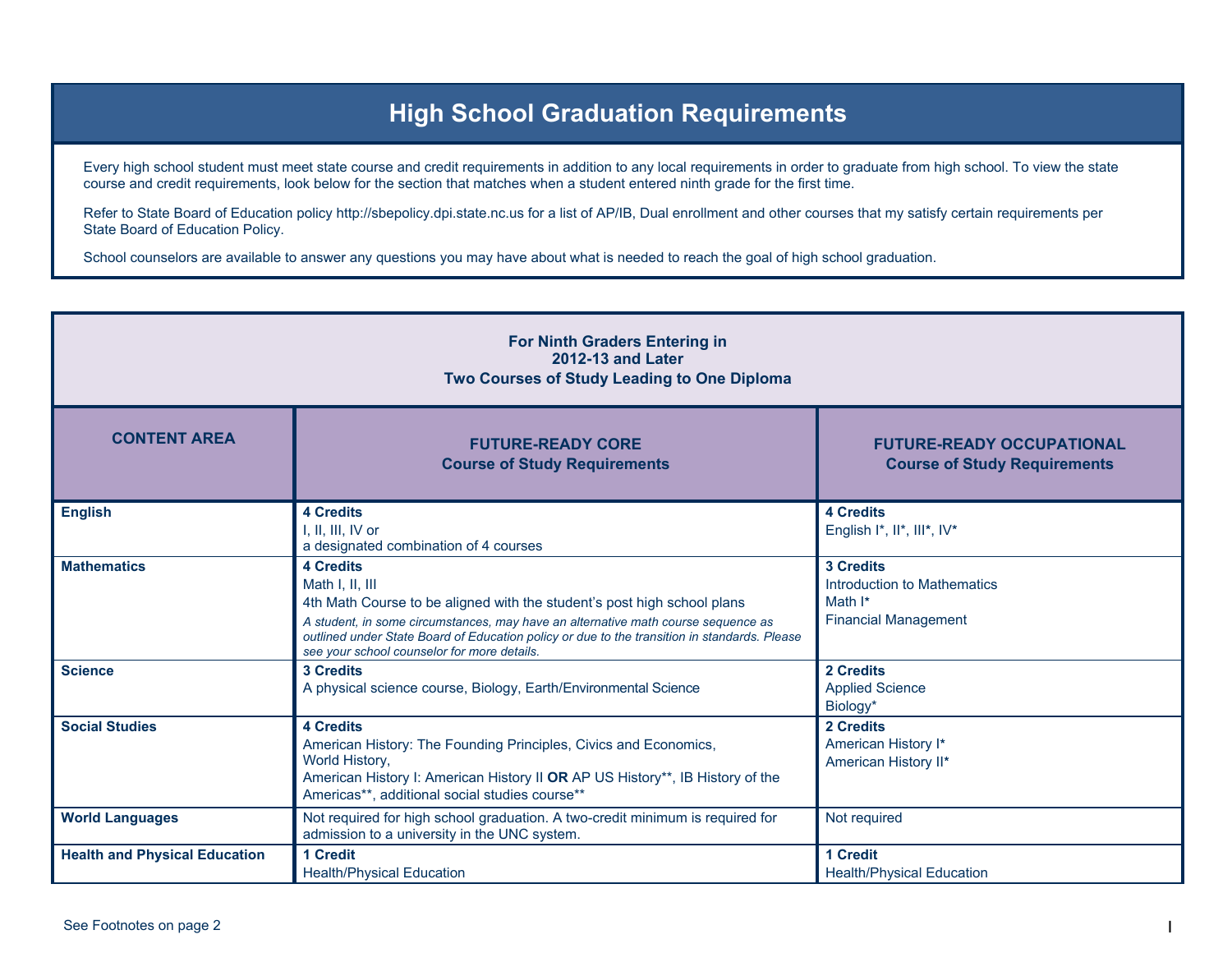| <b>Continued From Previous Page</b>                                       |                                                                                                                                                                                                                                                                                                                                                                                                                                                                                       |                                                                                                                                                                          |  |  |
|---------------------------------------------------------------------------|---------------------------------------------------------------------------------------------------------------------------------------------------------------------------------------------------------------------------------------------------------------------------------------------------------------------------------------------------------------------------------------------------------------------------------------------------------------------------------------|--------------------------------------------------------------------------------------------------------------------------------------------------------------------------|--|--|
| <b>CONTENT AREA</b>                                                       | <b>FUTURE-READY CORE</b><br><b>Course of Study Requirements</b>                                                                                                                                                                                                                                                                                                                                                                                                                       | <b>FUTURE-READY OCCUPATIONAL</b><br><b>Course of Study Requirements</b>                                                                                                  |  |  |
| Electives or other requirements***                                        | <b>6 Credits required</b><br>2 elective credits of any combination from either:<br>- Career and Technical Education (CTE)<br>$-$ Arts Education<br>- World Languages<br>4 elective credits strongly recommended (four course concentration) from one<br>of the following:<br>Career and Technical Education (CTE)****<br><b>JROTC</b><br>Arts Education (e.g. dance, music, theater arts, visual arts)<br>Any other subject area (e.g. social studies, science, mathematics, English) | <b>6 Credits</b><br>Occupational Preparation I, II, III, IV*****<br>Elective credits<br>Additional requirements:<br>- Completion of IEP Objectives<br>- Career Portfolio |  |  |
| <b>Career/Technical</b>                                                   |                                                                                                                                                                                                                                                                                                                                                                                                                                                                                       | <b>4 Credits</b><br>Career/Technical Education electives                                                                                                                 |  |  |
| <b>Arts Education (Dance, Music,</b><br><b>Theatre Arts, Visual Arts)</b> |                                                                                                                                                                                                                                                                                                                                                                                                                                                                                       |                                                                                                                                                                          |  |  |
| <b>Total</b>                                                              | 22 Credits plus any local requirements                                                                                                                                                                                                                                                                                                                                                                                                                                                | 22 Credits plus any local requirements                                                                                                                                   |  |  |

- \*OCS Pathway courses aligned with North Carolina Standard Course of Study in English I, II, III, IV; Math I and American History I, II, and Biology. .
- \*\* A student who takes AP US History or IB History of the Americas instead of taking American History I and American History II must also take an additional elective social studies course in order to meet the four credits requirement.
- \*\*\*Examples of electives include Arts Education, JROTC and other courses that are of interest to the student.
- \*\*\*\* For additional information on CTE courses that meet requirements for selected Courses of Study, refer to the CTE Clusters chart located at: http://www.ncpublicschools.org/docs/cte/standards/careerclusters2012.pdf.
- \*\*\*\*\* For students entering 9th grade in 2013-14 or earlier, completion of 300 hours of school-based training, 240 hours of community-based training, and 360 hours of paid employment. For students entering 9th grade in 2014-15 or later, completion of 150 hours of school-based training, 225 hours of community-based training, and 225 hours of paid employment.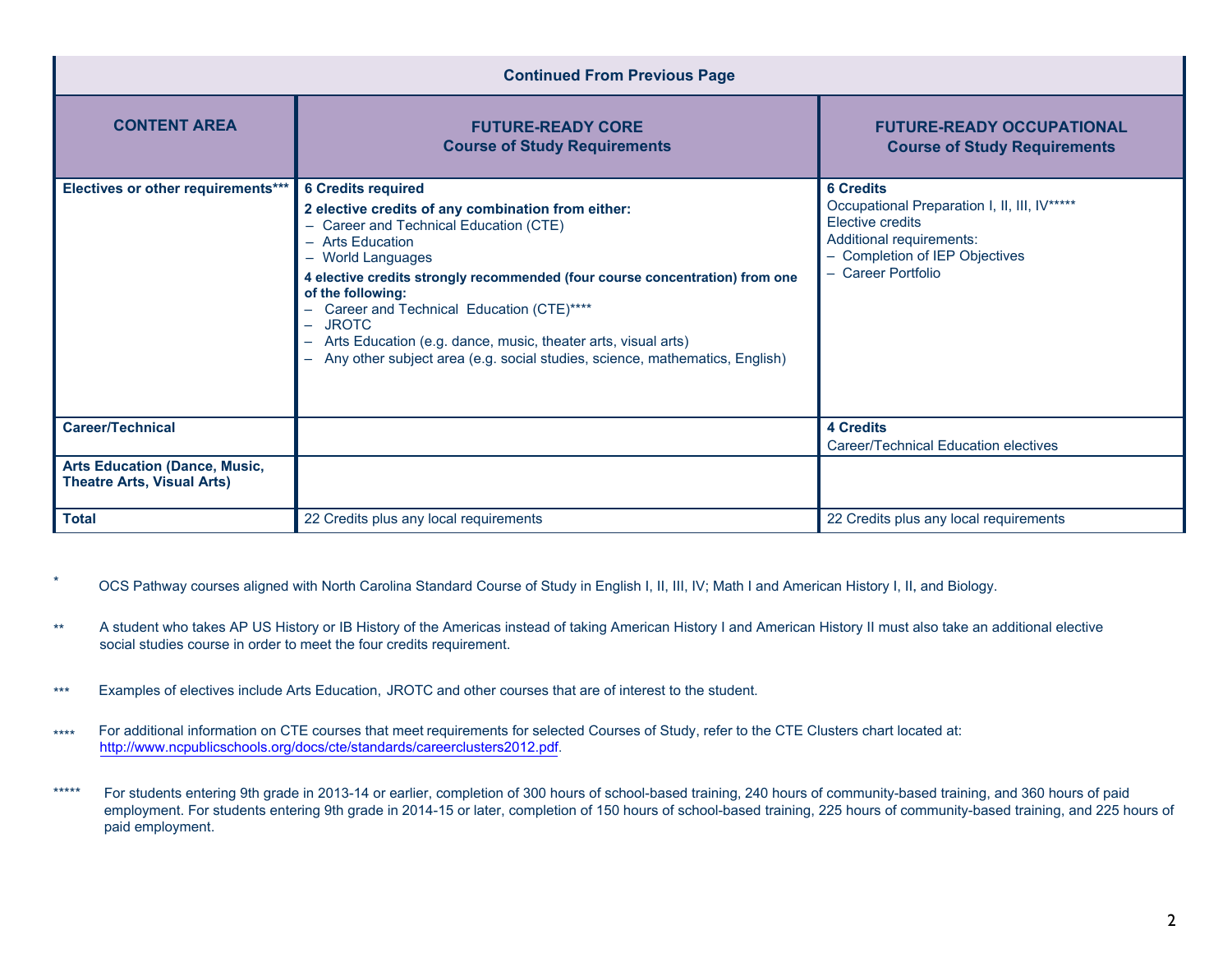| <b>For Ninth Graders Entering in</b><br>2011-12<br>Two Courses of Study Leading to One Diploma |                                                                                                                                                                                                                                                                                                                                                                       |                                                                                                 |  |  |
|------------------------------------------------------------------------------------------------|-----------------------------------------------------------------------------------------------------------------------------------------------------------------------------------------------------------------------------------------------------------------------------------------------------------------------------------------------------------------------|-------------------------------------------------------------------------------------------------|--|--|
| <b>CONTENT AREA</b>                                                                            | <b>FUTURE-READY CORE</b><br><b>Course of Study Requirements</b>                                                                                                                                                                                                                                                                                                       | <b>FUTURE-READY OCCUPATIONAL</b><br><b>Course of Study Requirements</b>                         |  |  |
| <b>English</b>                                                                                 | <b>4 Credits</b><br>1, II, III, IV<br>Effective with the 10 <sup>th</sup> Grade class of 2011-12 English I, II, III, IV or a designated combination<br>of 4 courses                                                                                                                                                                                                   | <b>4 Credits</b><br>English I*, II*, III, IV                                                    |  |  |
| <b>Mathematics</b>                                                                             | <b>4 Credits</b><br>(Algebra I, Geometry, Algebra II) OR (Integrated Math I, II, III)<br>4th Math Course to be aligned with the student's post high school plans<br>A student, in rare instances, may be able to take an alternative math course sequence as<br>outlined under State Board of Education policy. Please see your school counselor for more<br>details. | 3 Credits<br>Introduction to Mathematics<br>Algebra I* or Math I<br><b>Financial Management</b> |  |  |
| <b>Science</b>                                                                                 | <b>3 Credits</b><br>A physical science course, Biology, Environmental Science                                                                                                                                                                                                                                                                                         | 2 Credits<br><b>Applied Science</b><br>Biology*                                                 |  |  |
| <b>Social Studies</b>                                                                          | <b>3 Credits</b><br>Civics and Economics,<br>US History,<br><b>World History</b>                                                                                                                                                                                                                                                                                      | 2 Credits<br><b>American History I</b><br>American History II                                   |  |  |
| <b>World Languages</b>                                                                         | Not required for high school graduation. A two-credit minimum is required for<br>admission to a university in the UNC system.                                                                                                                                                                                                                                         | Not required                                                                                    |  |  |
| <b>Health and Physical Education</b>                                                           | 1 Credit<br><b>Health/Physical Education</b>                                                                                                                                                                                                                                                                                                                          | 1 Credit<br><b>Health/Physical Education</b>                                                    |  |  |